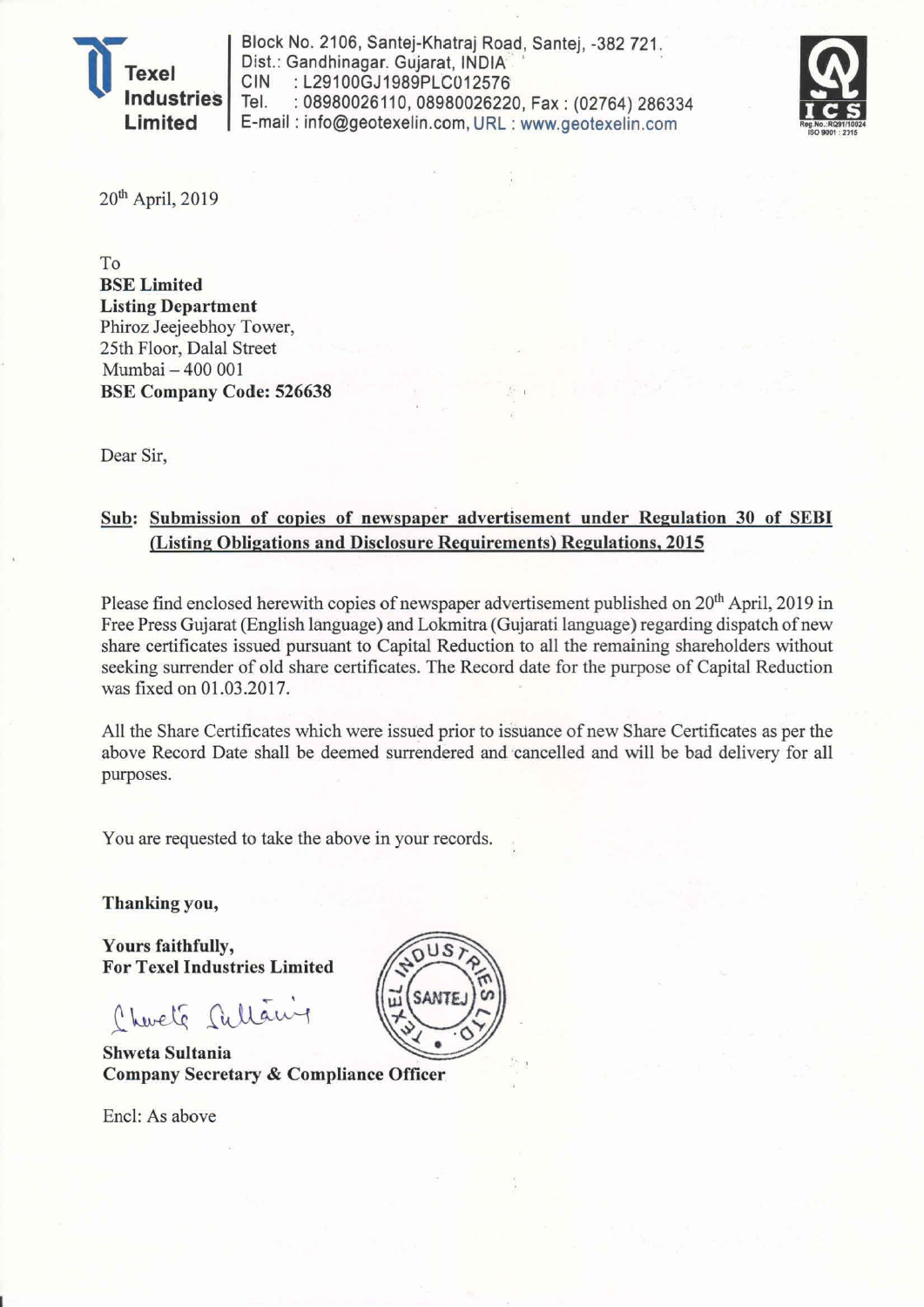### **FREE PRESS GUJARAT Saturday, April 20, 2019**

story of Sweety's (Sonam Kapoor) struggle to convince her orthodox family to accept her romantic relationship with a woman named Kuhu (Regina Cassandra). She has spent her entire life hiding this truth from her family and after finding her soulmate in Kuhu, decides to elope to live the life of her choice. However, her plans are put to halt by her conservative brother (Abhishek Duhan)

who constantly keeps a tab<br>on her. While finding ways to<br>run away, she bumps into<br>Sahil (Rajkumar Rao), an<br>out-of-inspiration write who<br>is bedazzled by her beauty.<br>Sweety finds a true friend in<br>Sahil and confides in him<br>af

help her in convincing her father (Anil Kapoor) to accept her wishes. (19-10)

**Witness anunconventional love story with 'Ek Ladki Ko Dekha Toh Aisa Laga' only on Sony MAX**



Ahmedabad: With a fresh<br>take on contemporary<br>romance, 'Ek Ladki Ko Dekha<br>Toh Aisa Laga' broke away<br>from the conventional cliched<br>towe stories portrayed in<br>Bollywood, as well as tackled<br>societal stereotypes by<br>sensitively p gender. Now the critically acclaimed film will mark its World Television Premiere on Sunday, April 28, 2019at 12 PMonly on Sony MAX. Written by the first ever

transgender writer of Bollywood -Gazal Dhaliwal, EkLadkiKoDekhaTohAisaLaga is a feel-good movie that tackles a nuanced subject with care and sensitivity. The film brings together the finest of actors; Anil Kapoor, Sonam Kapoor, Rajkumar Rao and Juhi Chawla. This film also marks the debut of the father - daughter duo, Sonam<br>Kapoor and Anil Kapoor

Kapoor and Anil Kapoor starringtogether on-screen. On this Sonam Kapoor said"I have always stayed away from working with my dad and I think doing 'EkLadkiKoDekhaTohAisaLaga' was an ice breaker. With this film, I have overcome my fear of sharing a screen space

Ahmedabad: Cricketing legend Kapil Dev and Dubai-based entrepreneur Ajay Sethi's have come out with a coffee table book 'We The Sikhs' celebrating 550 years of the birth anniversary of

wonderful people here, they have so much emotion, so much passion, it's even<br>difficult to explain in words."

Guru Nanak Dev ji. A few months ago India's<br>rmer Prime Minister former Prime Minister Manmohan Singh unveiled 'We The Sikhs', at Sultanpur Lodhi, in Punjab and now, the deadly duo is taking their brainchild to America.

**Kapil Dev: I wanted to bring Gurudwaras from all over the world together**



The President, Shri Ram Nath Kovind in a group photograph after witnessing 'Divya Kala Shakti: Witnessing Ability in<br>Disability' a Cultural Event, organised by the Ministry of Social Justice & Empowerment and Department of

**Election to 8 Vellore Parliamentary Constituency stands rescinded** u/s 131 of IT Act stated that

New Delhi: The Election<br>Commission of India made<br>Hon'ble President of India,<br>under Article 324 of the<br>Constitution read with<br>Section 21 of the General<br>Clauses Act, 1897, to rescind the Election to 8-Vellore Parliamentary Constituency, Tamil Nadu vide its proceedings no.464/ECI/LET/ TERR/TN/SS-I/2019 The decision of the ECIto make this recommendation was based on detection of systematic design to influence voters in 8- Vellore Parliamentary Constituency during the election process. Thereport of the DGIT(Inv.), Chennai, Sh. B. Murali Kumar, dated 5th of April 2019, details the search and seizure Murugan, MLA and Treasurer of DMK Party and Sh. Kathir Anand, s/o Sh. Durai Murugan and contesting candidate for Vellore Parliamentary Constituency and at Kingston medical College, run by the Durai Murugan Educational Trust. that evidently there was prior rummaging of the premises and removal of material including the control panel of the CCTV as well as the hard

operations u/s 132 of the I.T. Act carried out on 29th and 30th of March, 2019 at the residence of Sh. Durai disks of the computers. Further discreet surveillance resulted in the confirmation that a large amount of cash and other incriminating material had<br>indeed been shifted out of the indeed been shifted out of the<br>college premises while the<br>entry. Further as per DGIT<br>report, based on the<br>intelligence gathered during<br>intelligence gathered during<br>certain premises of close

associates of the candidate Shri Kathir Anand and their relatives were identified and fresh searches u/s 132 of the Income Tax Act, 1961, at Katapadi Taluk, Vellore District were initiated on 01.04.2019 at the residence of Sh. Damodaran, brother in law of Sh.Srinivasan, a DMK

functionary. The search operations of the Income Tax Department on 1.4.2019 yielded a total cash seizure of Rs.11.48 Crores, most of which was packed in plastic packets with ward wise details. In addition, unused labels, loose sheets with details of ward-wise breakup of voters and documents related to Kingston Engineering College were found from the residence of Sh. Damodaran. Sh.Srinivasan claimed the ownership of Rs.11.48 Crores and in his statement recorded

the cash was meant to influence voters in favour of DMK's candidate. The fact that the claimant does not have any explained source of income and that the documents found with the cash pertain to an institution run by the family of the DMK candidate lays bare the nexus between the candidate and the sums so found. The Special Expenditure Observer, Ms. Madhu Mahajan, filed a report on 8.4.2019 stating that the searches had unearthed a systematic design to influence voters through inducements and that such activities come under the ambit of "corrupt practices" as per Section 123 of the RP Act, 1951.The Special Expenditure Observer was of the opinion that the situation is not conducive for the

elections.

nduct of free and fair significance of issues relating to attribution of profits to a permanent establishment as well as the need to bring greater clarity and predictability in the applicable tax regime, a Committee was formed to examine the existing scheme of profit attribution to PE under Article



**Exploring Black Holes:**

Ahmedabad: a global team of astronomers of Event Horizon Telescope (EHT) project, led by Harvard scientists, have for the first time captured an image of a black hole.

The image, revealed by the EHT researchers shows a bright ring of material surrounding a dark center that marks the event horizon of the black hole - the "point of no return, where nothing, not even light - can escape." Dr J. J. Rawal, an eminent

astrophysicist, science<br>educator and communicator<br>Indian Planetary Society,<br>Indian Planetary Society,<br>termed it as a defining<br>Science City on Thursday.<br>Science City on Thursday.<br>Space where the pulling force<br>space where th

The strong gravity occurs because matter has been pressed into a tiny space. This compression can take place at the end of a star's life. Some black holes are a result of dying stars," said Dr Rawal

**3**

during his lecture. As stars reach the ends of their lives, most will inflate, lose mass, and then cool to form white dwarfs. But the largest of these fiery bodies, those at least 10 to 20 times as massive as our own sun, are destined to become either

super-dense neutron stars or<br>so-called stellar-mass black<br>holes.<br>The discovery of Black<br>hole also opened the door to<br>allow astronomers and<br>physicists to test Einstein's<br>peneral relativity under the<br>meral relativity under t

 $FJ/4$ r.



 Ahmedabad: Hyundai Motor India Ltd., the country's second largest car manufacturer and largest exporter since inception, today unveiled India's First Connected SUV - Hyundai VENUE alongside the Global product. Hyundai VENUE will create quality time for customers making their life a Happy Life. Being India's First Connected SUV not only makes Hyundai VENUE a New Benchmark in the segment<br>but also demonstrates but also demonstrates Hyundai's unwavering emphasis on offering the highest quality and feature-rich products to the customers." "We believe the Hyundai

Preview at the 2019 New York<br>International Auto Show. The<br>stylish SUV was unveiled in<br>midst of Arabian Sea at a<br>unique venue - Cruise Liner.<br>Speaking at the Unveiling<br>of Hyundai VENUE, Mr. S S<br>Motor India Ltd. said, "Today Connected SUV at the most unique Venue. Hyundai Motor India is committed to lead the Indian Auto Industry by introducing world-class VENUE will enable ease of life<br>and empower the customers<br>to have a safer, connected<br>and more versatille can<br>ownership experience. The<br>advanced and intelligent<br>Hyundai Blue Liik will offer<br>the customers control of their<br>way

### **TEXEL INDUSTRIES LIMITED**

Regd. Office: Block No. 2106, Santej-Khatraj Road, Nr. Shah Alloys Ltd.,<br>Village: Santej, Jal: Kalol, Dist: Gandhinagar - 382721, Gujarat, India<br>- F-Mail Id: finance@geotexelin.com; Website: www.geotexelin.com<br>Phone: 89800

CIPI (1990) COMPIDMENT (1990) CONSECTING THE MONOCOLOUS TO A proposed application of the Company in pursuance of Rehabilitation Scheme Application of Four particle and a specifical of the Company in pursuance of Rehabilita

displaced to all the relational symmates of the state of this notice without seeking surrelate of old share<br>the therm the date of this notice without seeking surrelate of old share<br>All the shape certificates prior to issu

For Texel Industries Limited Date: 19th April, 2019<br>Place: Ahmedabad 2019<br>
Shweta Sultania<br>
Company Secretary & Compliance Office

## **CBDT invites stakeholder comments on report pertaining to Profit Attribution to Permanent Establishment(PE) in India** provisions of the Income-tax Act, 1961 ("the Act") and the provisions of the Double Taxation Avoidance Agreement(s) [DTAA(s)] concluded or adopted by the Tax Conventions and tax treaties. Under Article 7 in the

The search team observed

New Delhi: Central Board of Direct Taxes (CBDT) places the report of the Committee<br>on Profit Attribution on online on Profit Attribution on online public domain and invites suggestions/comments to be furnished electronically within 30 days from the date of publication of the aforementioned document on

the website of the Department. The document can be accessed at www.incometaxindia.gov.in and comments can be sent to email address: usfttr-

also currently touring the United States with the

#### Talking about his experience launching the book in America Kapil Dev said, "It was wonderful. These people who left home 30-40 years ago, I think are in touch with Wahe Guru more than we can expect from the world. We have **PM condoles the loss of lives in various**

**parts of the country** New Delhi: The Prin

difficult to explain in words."<br>Speaking about Mr. Ajay<br>"Sometimes dreams come to<br>"Sometimes dreams come to<br>"Sometimes dreams come to<br>if you have great friends who are ready to support you that<br>are ally eleps and Ajay was care of it and that was a big

> Printed & Published by Mayur C. Bhatt on behalf of Kalyani Pub. Pvt. Ltd Printed at : Mahadev Offset, H-47, Ravi Estate Rustam Mill Compound Dudheswar, Ahmedabad-19. Published From: 37/ A, Rajlaxmi Tanament, Opp. Rami Vidhyalaya, Laxmipura, Gorva,Vadodara-

thing because you can have<br>something in your mind, but<br>at the end of the day, lots of<br>other things come into play<br>and you need people. Ajay<br>was one blessing for me".<br>"We The Sikhs" celebrates<br>Sikhism and features never-

Minister, Shri Narendra Modi loss of lives due to unseasonal rains and storms in MP, Rajasthan, Manipur &

seen-before pictures and original paintings of 100 Gurudwaras across the globe. Kapil Dev and Ajay Sethi are

sought-after book, which makes every Sikh's chest swell

has expressed grief at the<br>loss of lives due to various parts of the country.<br>"The government is doing

## with pride, after launching it on Baisakhi in the American city of Fresno. (19-10)

"The government is doing its best to provide all possible assistance to those affected. The situation is being monitored closely", the PM said. The Prime Minister has approved an ex- gratia of Rs. 2 lakh each from the Prime Minister's National Relief Fund for the next of kin of those who have lost their lives.

(Signal &Telecom) Railway Board on 16.04.2019. N.<br>Kashinath belongs to the 1980 Batch of the Indian<br>Railway Service of Signal Engineers (IRSSE) with his<br>lien on Southern Railway. Prior to this assignment, he<br>was working as

He has graduated in Electronics and Telecommunication<br>Engineering from Government Engineering College,<br>Jabalpur. After passing out in the year 1980, he worked<br>for about 1% years in National Thermal Power Corporation<br>(NTPC)

deployment of Optical Fibre Cable on various sections of<br>Northeast Frontier Railway and also in the Survey for the<br>Northeast Frontier Railway and also in the Survey for the<br>Nobile Train Radio Communication (MTRC) Project u

Engineer on South Eastern Railway. He worked as<br>Additional Member/Signal Railway Board in October, 2016<br>and subsequently, he was promoted as DG (S&T) in<br>August, 2018. He has graduated in Electronics and<br>Telecommunication E year 1980, he worked for about 1½ years in National Thermal Power Corporation (NTPC) before joining the Railways in February, 1982. entity on the basis of the accounts of the PE and where such accounts are not available to enable determination of profits attributable to the PE, the profits attributable to the PE can be determined under the domestic laws. For the application of this method, the Assessing Officer in India can resort to Rule 10 of Income-tax Rules, 1962. Recognizing the public.

Indian treaties, profits are to be attributed to the PE as if it were a distinct and separate



New Delhi: The maiden national level Coastal Defence Exercise SEA VIGIL was conducted by Indian Navy from 22-23 Jan 19. The exercise witnessed the simultaneous activation of the coastal security apparatus across the country involving maritime stakeholders at the Centre and all the 13 Coastal

States and Union Territories. The debrief of Exercise Sea Vigil was held on 16 Apr 19. The debrief was chaired<br>by Vice Admiral MS Pawar, by Vice Admiral MS Pawar,<br>AVSM, the Deputy Chief<br>attended aby and was attended aby high<br>functionaries of the Navy,<br>Indian Coast Guard, Central<br>Ministries/ Agencies and<br>State Governments/ Union<br>Territory Administration,<br>age

through Tele-Conference.<br>The Chairpers Chairperson highlighted the significant achievements during the exercise and complimented

all stake holders for the progress made over last decade in the realm of Coastal Defence and Security. He complimented the strong interagency coordination and interoperability achieved during the exercise and reiterated the need for

flexibility and agility to deal<br>with security challenges.<br>Key takeaways from the<br>exercise debrief were<br>deliberated and disseminated

to all for further action/ follow-up. The feedback from the exercise, and the deliberations, would be presented at the next meeting of the National Committee for Strengthening Maritime and Coastal Security (NCSMCS).





Central Government under the powers conferred under Section 90 or 90A of the Act, respectively. The business income of a non-resident can be taxed in India if it satisfies the requisite thresholds provided under the Act as well as the threshold provided